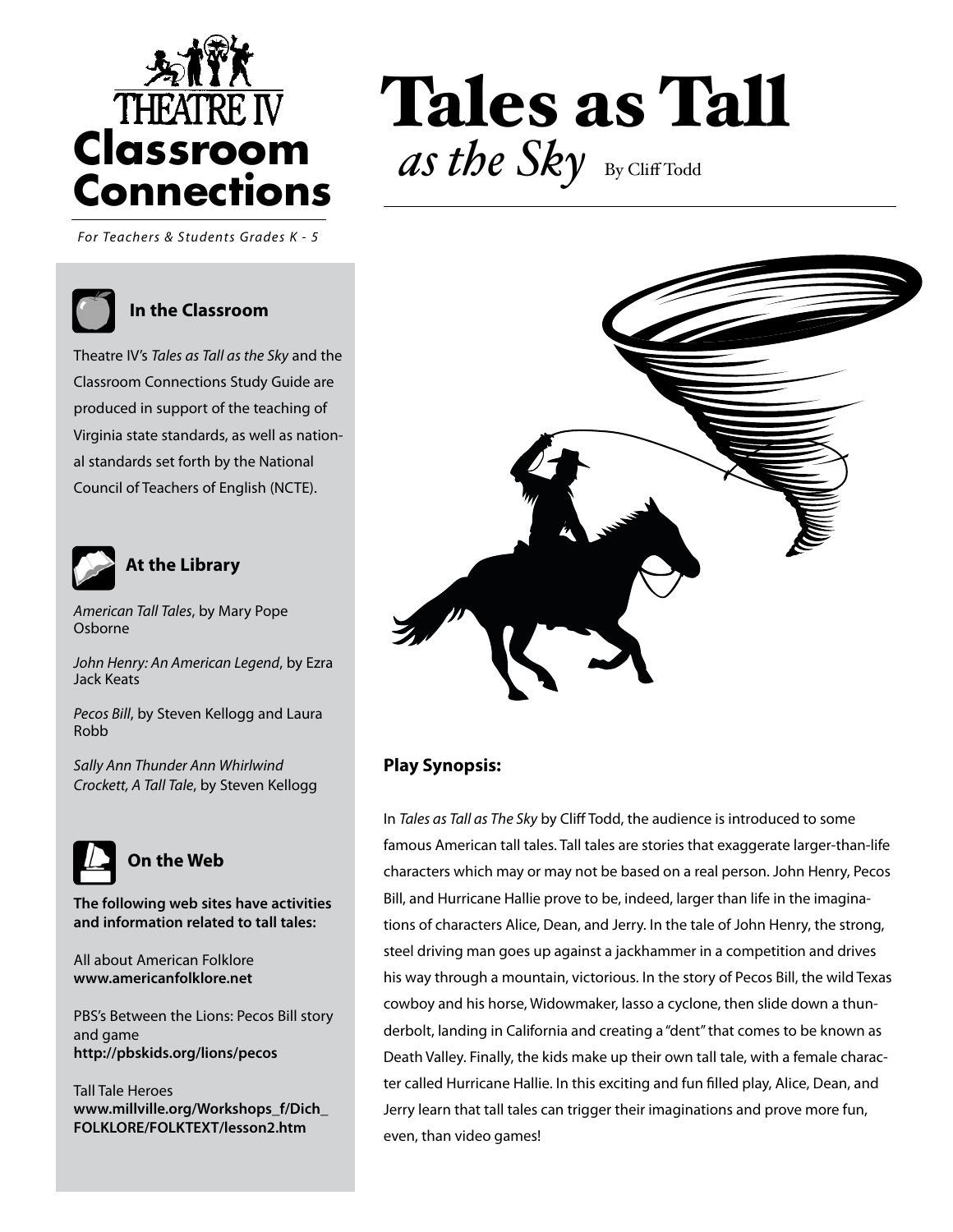# Reading Tall Tales is like...

Often in tall tales, two different things are compared to describe something in a different or funny way. **Similes** are used to make these comparisons. A **simile** is a comparison between two different things using the words "like" or "as."

## Similes:



The thunder is as loud as a lion's roar.



That lunch smelled like a skunk.



He is as quiet as a mouse.

## It's Your Turn:

**Fill in the blanks below to complete the sentences using a simile to compare two different things.**

| 1. School is as fun as ___________________________.                             |
|---------------------------------------------------------------------------------|
| 2. Bobby is strong like a ______________________.                               |
| 3. Puppies are as cute as ____________________.                                 |
| 4. Jumping into puddles is like ________________                                |
| the contract of the contract of the contract of the contract of the contract of |
| 5. The castle smelled like ______________________.                              |
| 6. Today it was as cold as _______________________.                             |
|                                                                                 |
| after the wreck.                                                                |

#### **Think About It**

The name of the play is *Tales as Tall as the Sky*. There is a simile in the title. Why do you think the playwright (the writer of the play) chose that title? Can you think of another title for this play? Write it below:

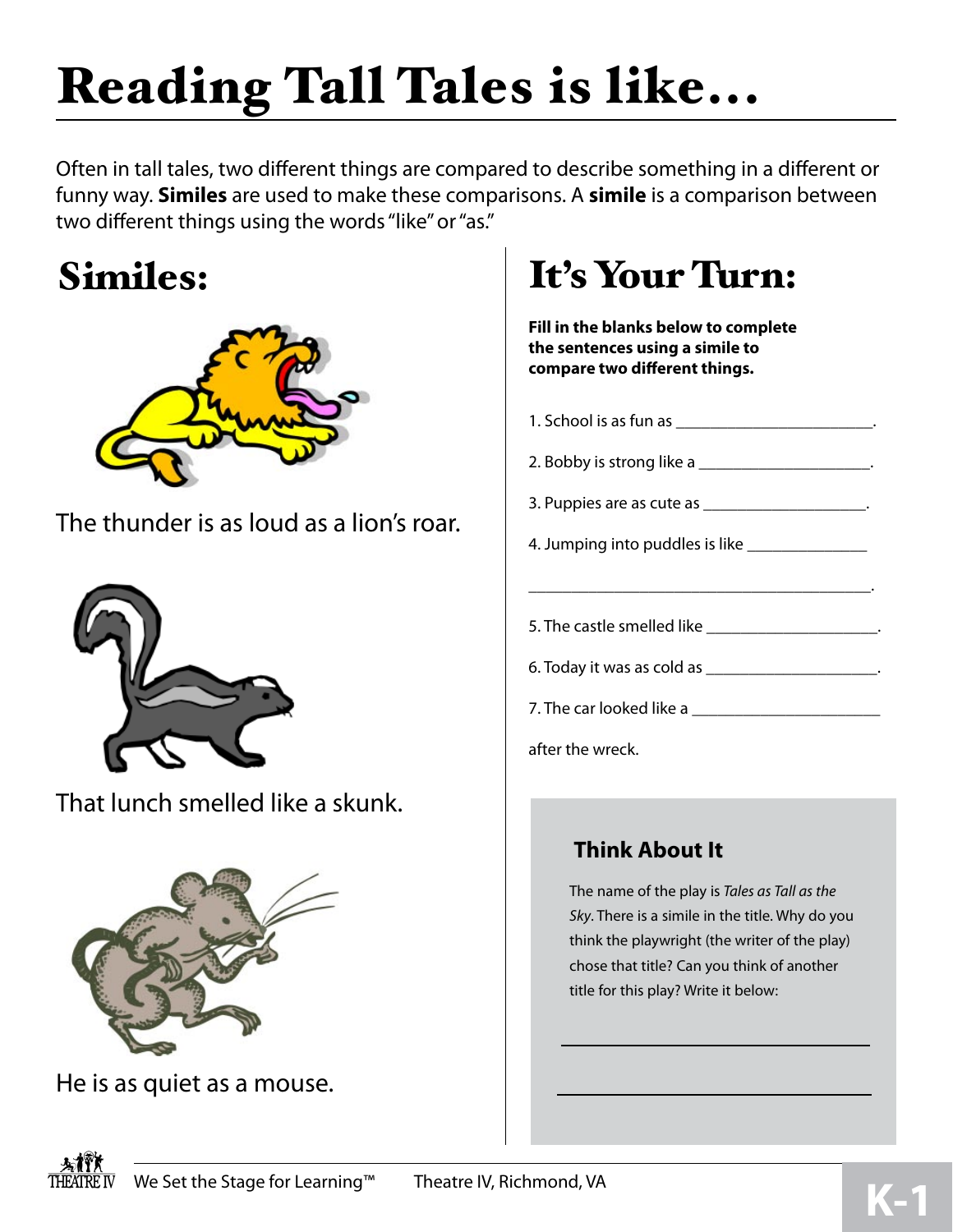# Fact or Fiction?

Some folk tales are tall tales that feature larger-than-life characters that solve a problem in a funny way. Sometimes these characters are real people whose life experiences have been exaggerated, while other stories feature made up people.

See if you can tell which of the following sentences describe real folk heroes. Underline the name in each sentence that you think tells about a real folk hero. Look for clues in the sentence - some may surprise you!

#### **Meet a Real Folk Hero: Johnny Appleseed**

Johnny Appleseed, whose real name was John Chapman, was born on September 26, 1774 in Massachusetts. By the age of 25, John had planted many apple trees in New York and Pennsylvania. When the Northwest Territory opened for settlement in the early 1800's, John Chapman moved west to help settle this new wilderness. He traveled and worked alone, carrying with him an axe, a sack of apple seeds, and a pot for cooking his meals. He spent his days clearing the land and planting neat rows of apple trees. John Chapman was a kind, friendly man who became very popular with other settlers. He continued planting apple orchards for almost 50 years and became known throughout the land as Johnny Appleseed.



#### **Take it One Step Further**

Go to a kid-friendly web site such as www. yahooligans.com and see what you can find out about Johnny Appleseed. For example, you may find stories, a history, puzzles, and games.

1. Johnny Appleseed's real name is John Chapman and he loved apple trees.

2. Paul Bunyan had a big blue ox named Babe.

3. John Henry was a very strong baby who reached for a heavy hammer instead of a bottle.

4. Calamity Jane's real name was Mary Cannery and she rode for the Pony Express.

5. When Pecos Bill was two weeks old, he wrestled a bear down and tossed it around.

6. Davy Crocket was elected to the U.S. Congress when Andrew Jackson was President.

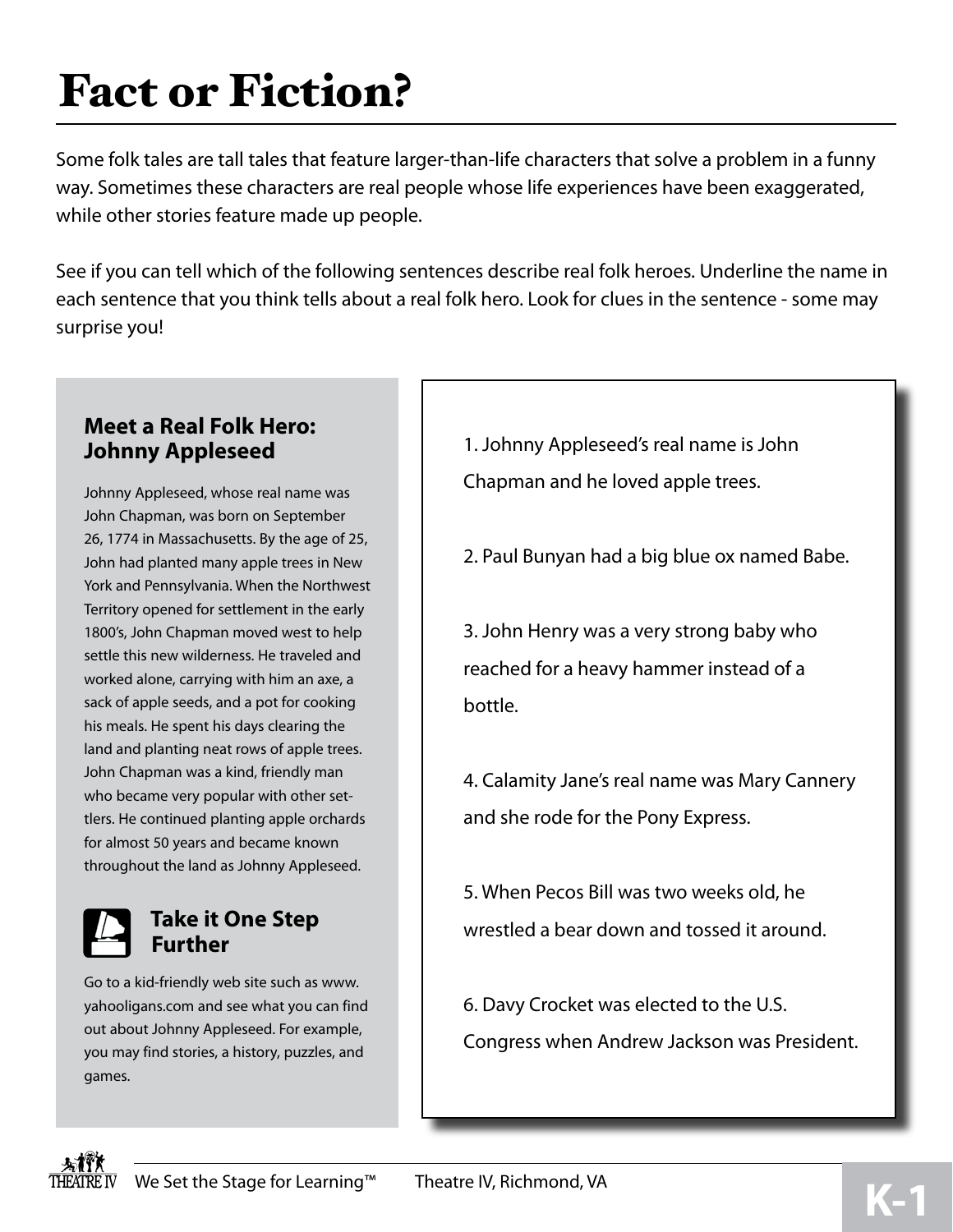# **2-3**

of the little people had an idea. He gathered up all the little people and together they dug under the feet of the big people to create a world all their own. In the end, all their digging created

**Pick a subject and make up your own tall tale to explain some of Virginia's natural features, like the Natural Bridge, the James River, or the Blue Ridge Mountains, using the story frame provided.**

# Tall Talk...

Tall tales are a fun way to explain how and why things in nature are the way they are. People long ago didn't know what caused things like lakes and mountain ranges to be formed. They didn't understand what made thunder or waves on the water. They made up stories to explain those things they didn't understand.

One example of a tall tale is the story of how Lake Michigan came to be. According to the tale, Paul Bunyan dug the grand lake as a watering hole for his big blue ox, Babe.

Today we know that tall tales are not true, but they sure make great stories.

### The Little People of Luray Caverns

A long time ago little, tiny people lived in the mountains of Virginia. They were so tiny that when people of your size and my size came along, the little people had to scurry quickly away to avoid being stepped on. The little people wanted to live with their new neighbors. They tried to say hello and be friendly, but couldn't because the big people were so busy going about their business that they never looked closely enough to notice their little neighbors. Then, the mayor the Luray Caverns of Virginia.

| Title:           |
|------------------|
| Who              |
| Wanted to        |
| <b>Tried</b>     |
| Couldn't because |
| Then             |
| In the end       |

### **Try This!**

The story of Pecos Bill explains the existence of Death Valley, California. According to the tale, how was Death Valley formed? Locate Death Valley on a map of the United States.

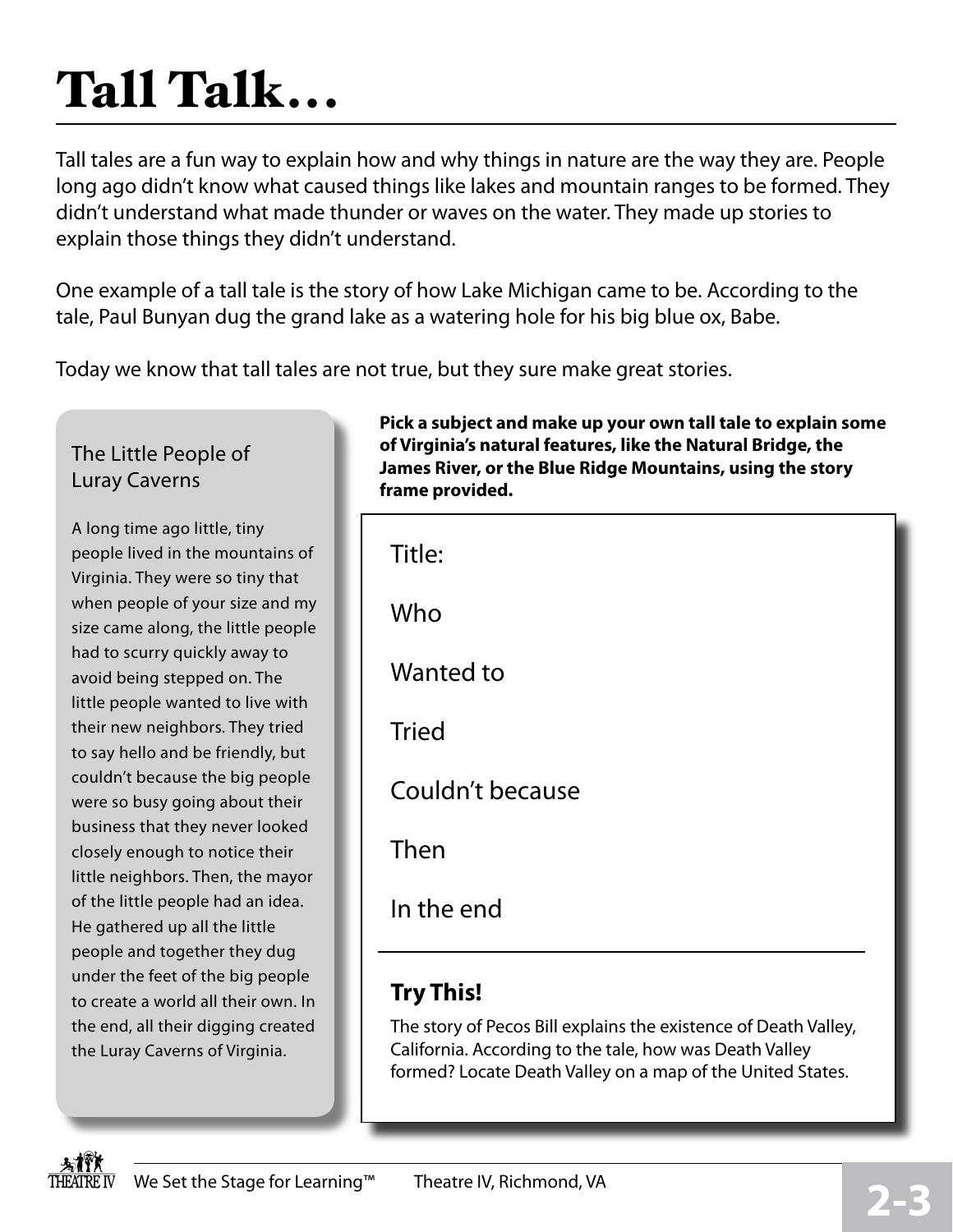# *Tales as Tall as the Sky*... is the best play ever written!

While this may be an **exaggeration**, the play *Tales as Tall as the Sky* is fun because it brings to life many popular folk tales called tall tales. The key to a tall tale is exaggeration. In folk tales, a person's real skills are often exaggerated to make them seem even more incredible. So, while you may think that *Tales as Tall as the Sky* is the best play you have ever seen, it probably isn't the best play ever written.

#### **Here's another example of an exaggeration:**

- 1. I have an old car.
- 2. That car was around with the dinosaurs.



**Read each sentence below. Circle the sentence if it is an exaggerated sentence. Discuss why you think the sentence is an exaggeration.** 

- 1. Our swing set is the best on the block.
- 2. I live in the biggest house in the whole universe.
- 3. That bike is so small that it was made for an ant.
- 4. Daddy is as old as the world.
- 5. The bed was very comfortable.
- 6. The hammer made a huge hole in the wall.
- 7. The ocean goes on forever.
- 8. My dog Spot is as stinky as a skunk.
- 9. David's shirt is red like a tomato.
- 10. Kate is very hungry.

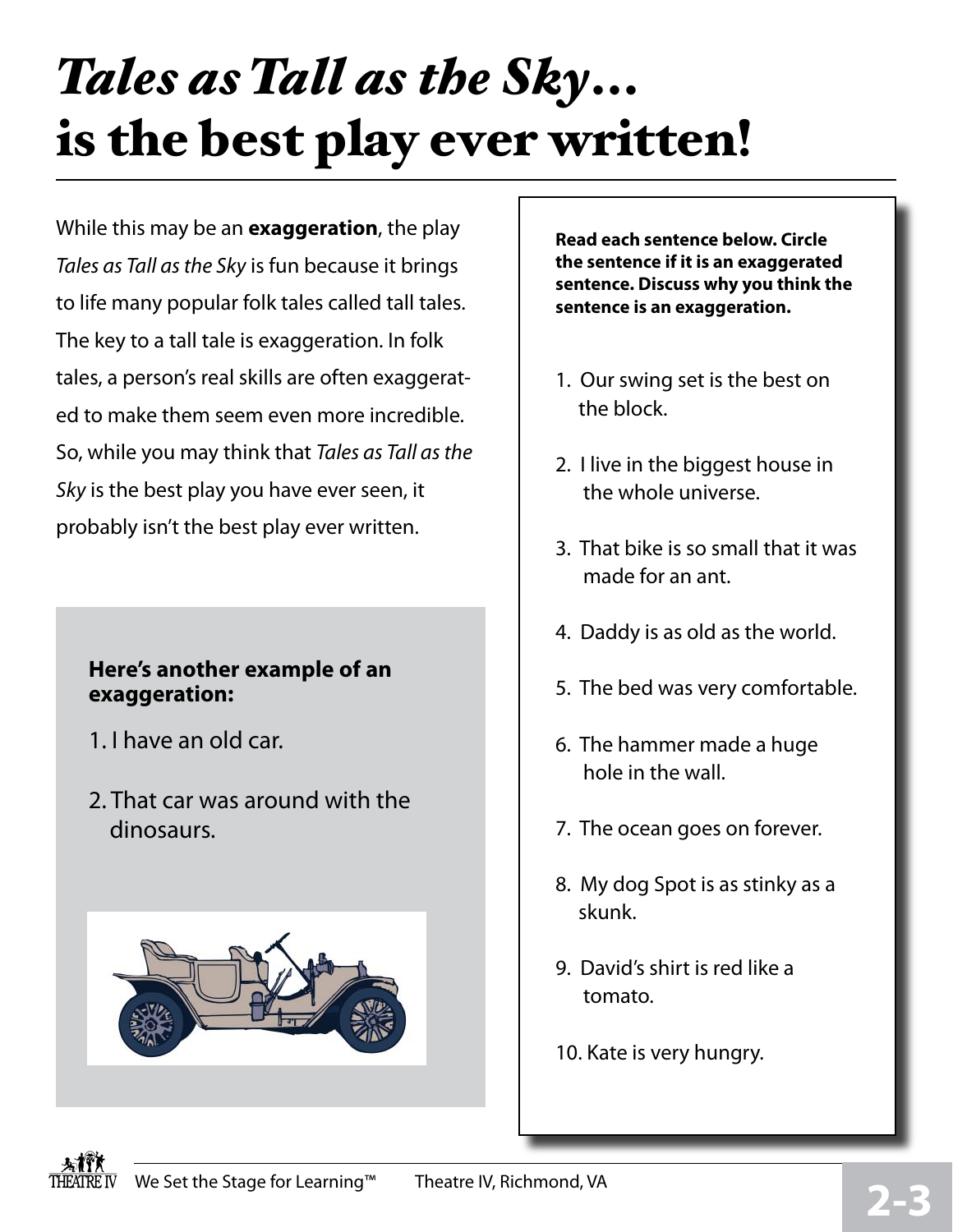# Pecos Bill & John Henry *Two Incredible Men*...



**The following events happened in the "life" of either Pecos Bill or John Henry. Place each in the correct category. Then, list three characteristics that both men had in common in the center of the Venn Diagram.**

- 1. He hauled bales of hay as his first job on a farm.
- 2. He married Polly Ann.
- 3. He lasso-ed a cyclone with a rope.
- 4. He died with a hammer in his hand.
- 5. He married Slue Foot Sue.
- 6. As a baby, he drank panther's milk & used a bowie knife for a teething ring.
- 7. He saved a train headed for unfinished tracks.
- 8. He worked on the Big Bend Tunnel as a steel drivin' man.
- 9. He was born in the state of Texas and raised by Coyotes.
- 10. He rode a horse called Widowmaker, who ate dynamite.

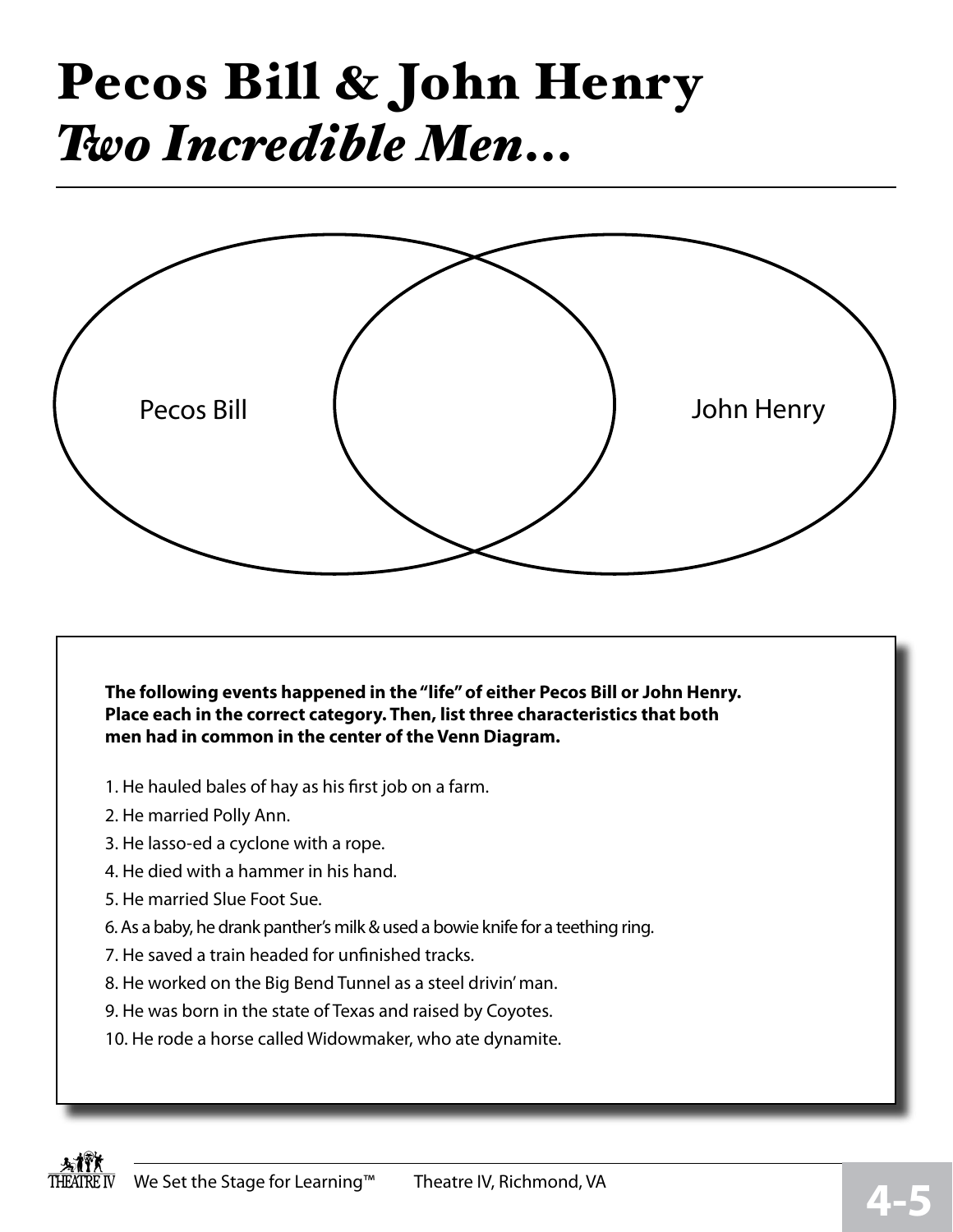# Incredible Characters...



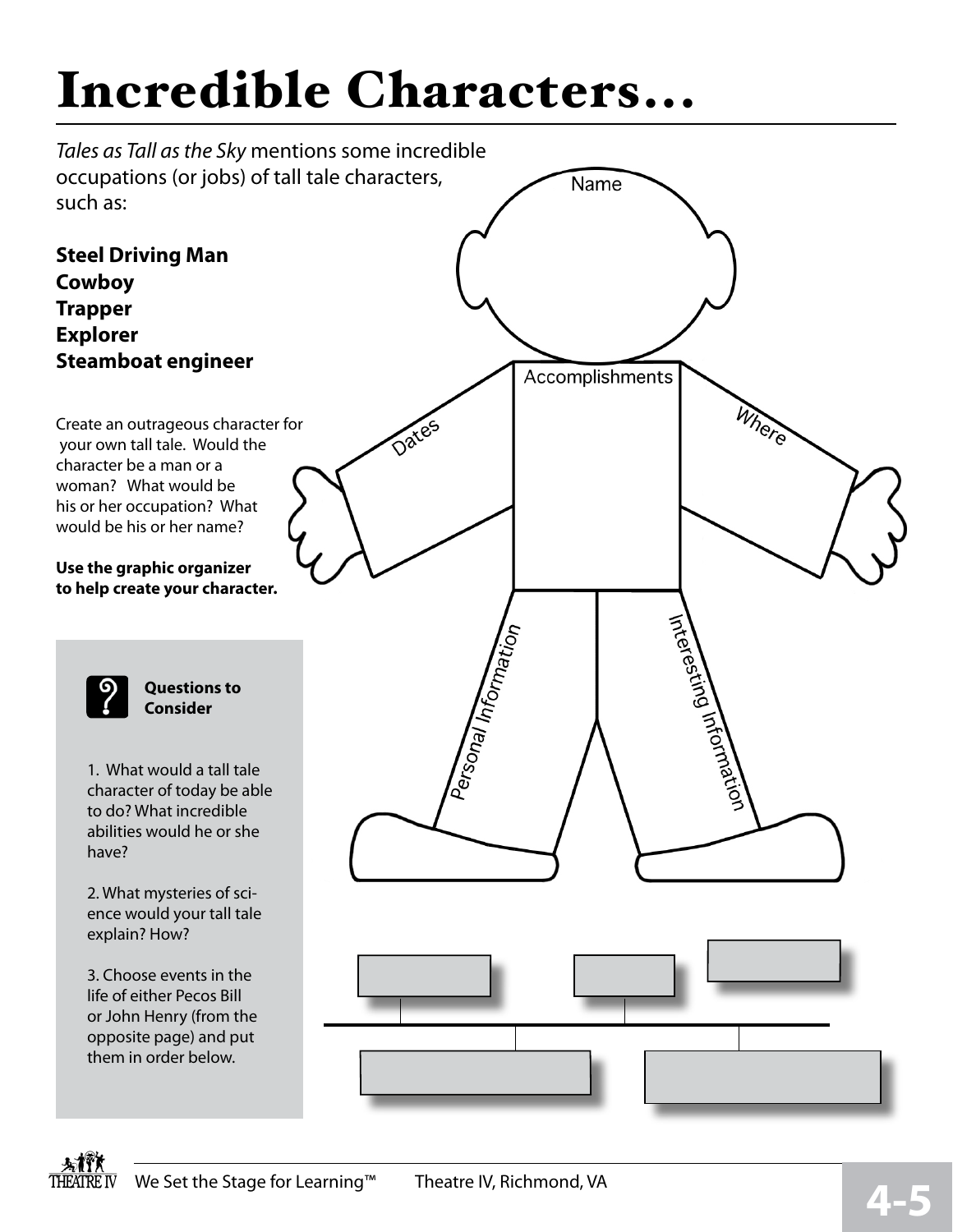

114 West Broad St. Richmond, VA 23220 1 - 800 - 235 - 8687 www.theatreiv.org

Theatre IV Presents... Tales as Tall as the Sky by Cliff Todd

Theatre IV...

Bruce Miller Artistic Director

Phil Whiteway Managing Director

Classroom Connections Study Guide Written by Heather Widener, MAT Widener Consulting LLC

> Designed By Kate Carpenter

This Classroom Connections Study Guide and the text contained herein are the property of Theatre IV. Photocopying of the study guide is permitted. Any other use of the contents must be accompanied by the phrase, "Text used with permission from Theatre IV - Richmond, VA." Copyright, Theatre IV, 2006.

# Cross-Curricular Ideas

*to tie in Tall Tales*

### **Geography:**

Research the natural features that are *explained* by tall tales such as *Pecos Bill* and *Paul Bunyan*. Where are they located? How were they really formed?

### **History:**

Many tall tales are folk tales set in the newly explored and settled American West. Research Western Expansion during the 1800's. Why do you think tall tales came out of this historical event?

### **Science:**

The exaggeration in tall tales include characters who can do things that defy the laws of science. For example, Pecos Bill lasso-ed a cyclone. Research the weather conditions that cause cyclones, and the physical forces involved in cyclone winds.

### **Art:**

A good story 'paints a picture' in the mind of the reader. Choose your favorite tall tale and illustrate your favorite scene. What picture is in your imagination?

### **Music:**

Go to **www.ibiblio.org/john\_henry/songlist.html** and listen to music about John Henry. What do you notice about the characteristics of this folk music?

### **Mathematics:**

Take a poll among your classmates as to whether they like Pecos Bill, John Henry, or Hurricane Hallie the best. Create a bar graph of the results. Be sure to label your graph.

### **Language Arts:**

Read examples of the different types of folk tales, including tall tales, trickster tales, legends, and fairy tales. How are these stories similar and different? What unique characteristics differentiates each type?